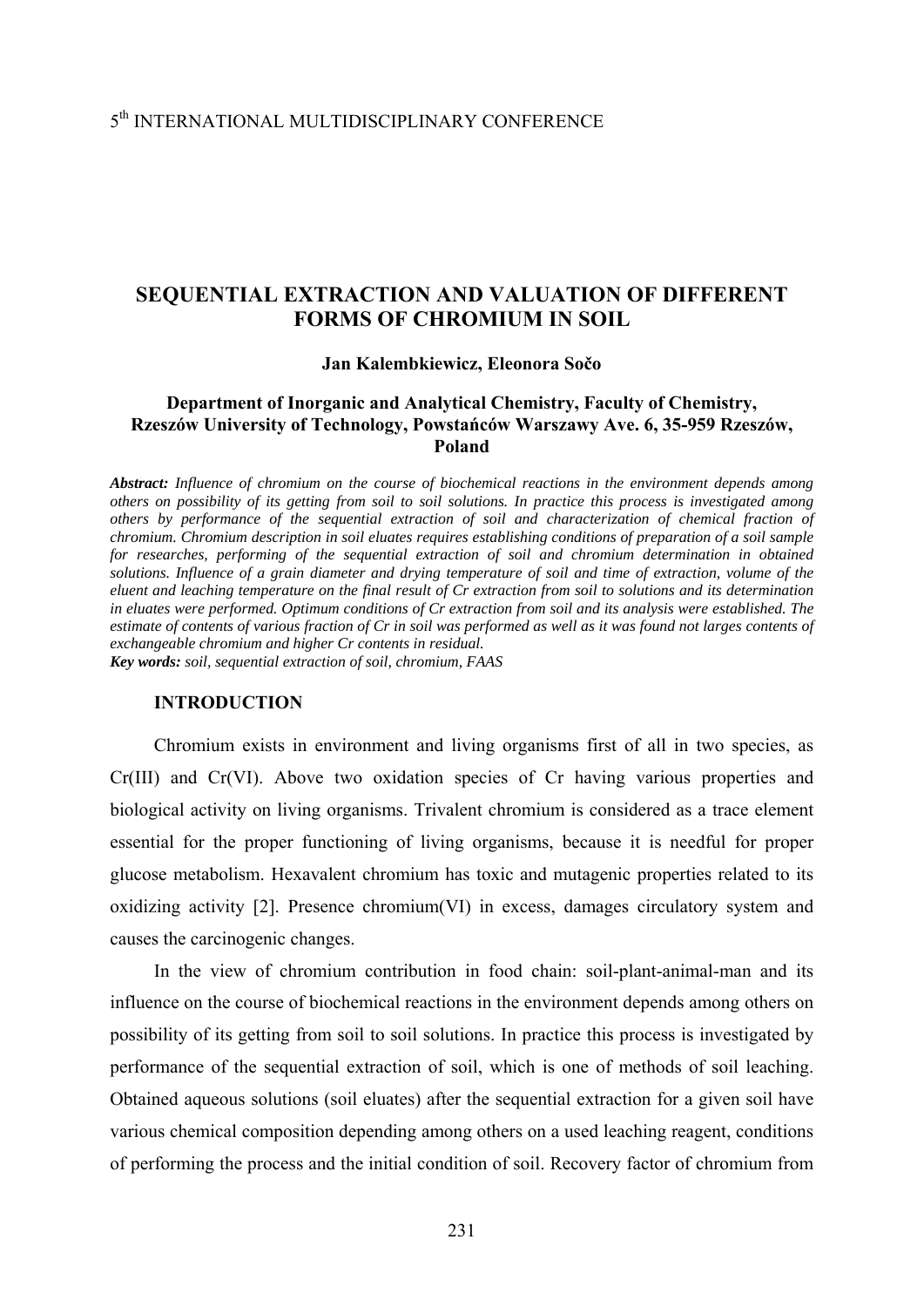soil to soil eluates depends on its distribution among various chemical fractions in soil and projects on its availability for living organisms. Analysis various fraction of chromium constitutes operational or functional approach to the problem of Cr speciation. So far conditions of total chromium determination [3] and conditions of Cr(VI) determination in soil eluates with  $MgCl<sub>2</sub>$  and  $CH<sub>3</sub>COOH/CH<sub>3</sub>COONa$  [4] were elaborated. Extraction procedures of soil are used both for the single-stage leaching and the sequential extraction [1,5,7,8]. Among various methods of the sequential extraction of soil, Tessier's method is most often used both in case of soil samples, as well as sediments [8]. Soil eluates (1) - (5) include various metals fractions are obtained by treating soil with solutions in turn:  $0.5$  M MgCl<sub>2</sub> (pH)  $=$  7), the exchangeable fraction; acetate buffer CH<sub>3</sub>COOH/CH<sub>3</sub>COONa (pH  $=$  5), the carbonates fraction;  $0.04$  M NH<sub>2</sub>OH  $\cdot$  HCl in 25 % CH<sub>3</sub>COOH, the oxides fraction - metals bound to iron and manganese oxides; 30 %  $H_2O_2$  (pH = 2) and followed by 3.2 M  $CH_3COONH_4$  in 20 % HNO<sub>3</sub>, the organic fraction; HF and HClO<sub>4</sub> (5:1) [8] or HNO<sub>3</sub> and  $HClO<sub>4</sub>$  (1:2) [3], the final soil digesting. The conditions of sequential extraction of soil are shown in Tab. 1.

The investigations of chromium chemistry with using its fractionation covers among others a stage of soil preparation for the sequential extraction, the sequential extraction of soil and chromium determination in the obtained solutions. The conditions of soil sample preparation for research and carrying out the extraction should protect the total extraction of Cr fraction from soil to solutions and recurrent analytical results.

|                | <b>SOIL</b>                                                                                                                 |                                                                              |
|----------------|-----------------------------------------------------------------------------------------------------------------------------|------------------------------------------------------------------------------|
| <b>STAGE 1</b> | $0.5 M MgCl2, pH = 7$                                                                                                       | <b>Fraction I</b><br>Exchangeable metals                                     |
| <b>STAGE 2</b> | $CH_3COOH/CH_3COONa$ ; pH = 5                                                                                               | <b>Fraction II</b><br>Metals bound to carbonates                             |
| <b>STAGE 3</b> | $0.04$ M NH <sub>2</sub> OH $\cdot$ HCl<br>in 25 % CH <sub>3</sub> COOH; 96 °C                                              | <b>Fraction III</b><br>Metals bound to iron and manganese<br>hydrated oxides |
| <b>STAGE 4</b> | a) 30 % $H_2O_2$ ; pH = 2, HNO <sub>3</sub> ; 85 °C<br>b) 3.2 M CH <sub>3</sub> COONH <sub>4</sub> in 20 % HNO <sub>3</sub> | <b>Fraction IV</b><br>Metals bound to organic matter                         |
| <b>STAGE 5</b> | Mineralization – HF and $HClO4(5:1)$                                                                                        | <b>Fraction V</b><br>Residual metals                                         |

Table. 1. Conditions of sequential extraction of soil.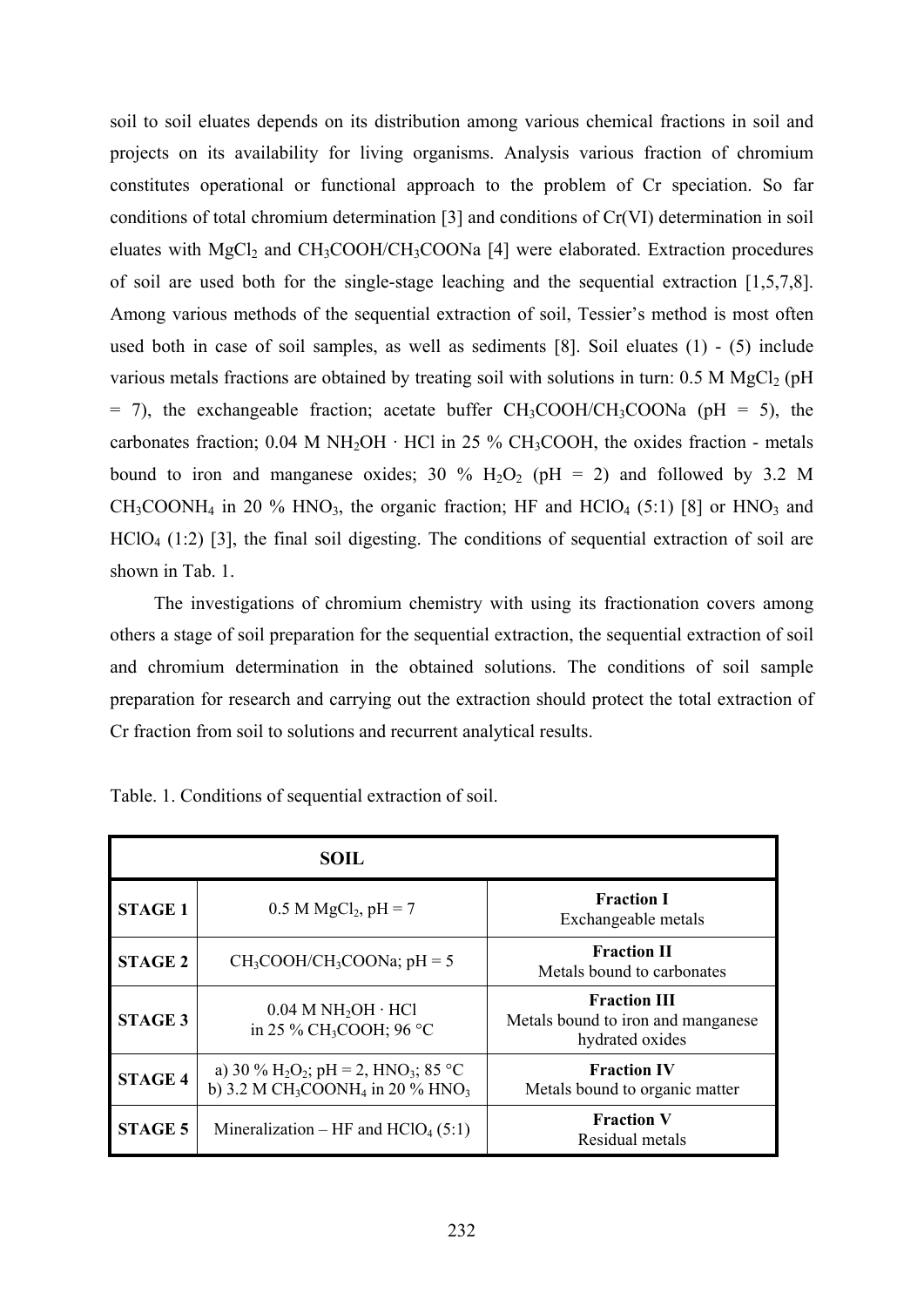The references describe various procedures the sequential extraction of soil and bottom sediments [1,5,7,8] and they concern group extraction of components to solution. In practice they do not protect satisfactory results reproducibility for Cr even though Cr determination in solutions is in detail investigated and described and it does not constitute larger difficulty. The cause is probably incomplete Cr extraction from soil to solution in conditions of the sequential extraction of others metals. Therefore investigations of influence of soil sample preparation conditions and carrying out the extraction of Cr to solutions become purposeful [5]. The researches of conditions of soil sample preparation (a grain diameter, drying temperature) and conditions of carrying out the sequential extraction (time, volume of the eluent, temperature) on the final result of Cr extraction from soil and its determination in soil eluates were done. The optimum conditions of sequential extraction of Cr from soil were established and chemical fraction of Cr in soil were investigated and described.

### **EXPERIMENTAL**

For researches surface soil (0-15 cm, grassy soil) from the Rzeszów town (Poland) and air-dried soil samples were used of a mass of 10.00 g and grain diameter  $\phi_{\text{soil}} = 0.25$  mm. Volume of the eluent for every stage of extraction was equal to  $V_{\text{cluster}} = 30$  ml. [Cr]<sub>total</sub> by spectrophotometric method with 1,5-diphenylcarbazide (DPC) and FAAS. Measurements were carried out by means of a spectrophotometer of the BECKMAN company, type DU-640  $(\lambda = 545 \text{ nm } [6])$  and absorption atomic spectrometer model 3100 of the PERKIN-ELMER company ( $\lambda$  = 357.9 nm for Cr in presence of 1 % NH<sub>4</sub>Cl [3]).

Analysis of the total Cr was carried out in established conditions for Cr analysis in reference soil (BPGM-1, brown soil, the certified Cr content: total with HF - 15.8 mg  $\cdot$  kg<sup>-1</sup>, total direct - 26.3 mg ·  $kg^{-1}$  – The Central Office of Measures, Warsaw), obtaining accuracy η > 98 %. Determination of total chromium by the FAAS method [3] was performed directly in solutions after soil mineralization and in soil eluates for established optimum conditions of sequential extraction of soil. Possibility of verification of analytical results was also found by drawing up the mass balance of chromium in the research systems.

## **RESULTS DISCUSSION AND CONCLUSIONS**

The results of investigations indicate that degree of soil grinding has essential influence on extraction of chromium from soil to a solution. This influence is particularly visible for grains having a diameter  $\phi > 0.5$  mm. Thus grain diameter of soil used for leaching should not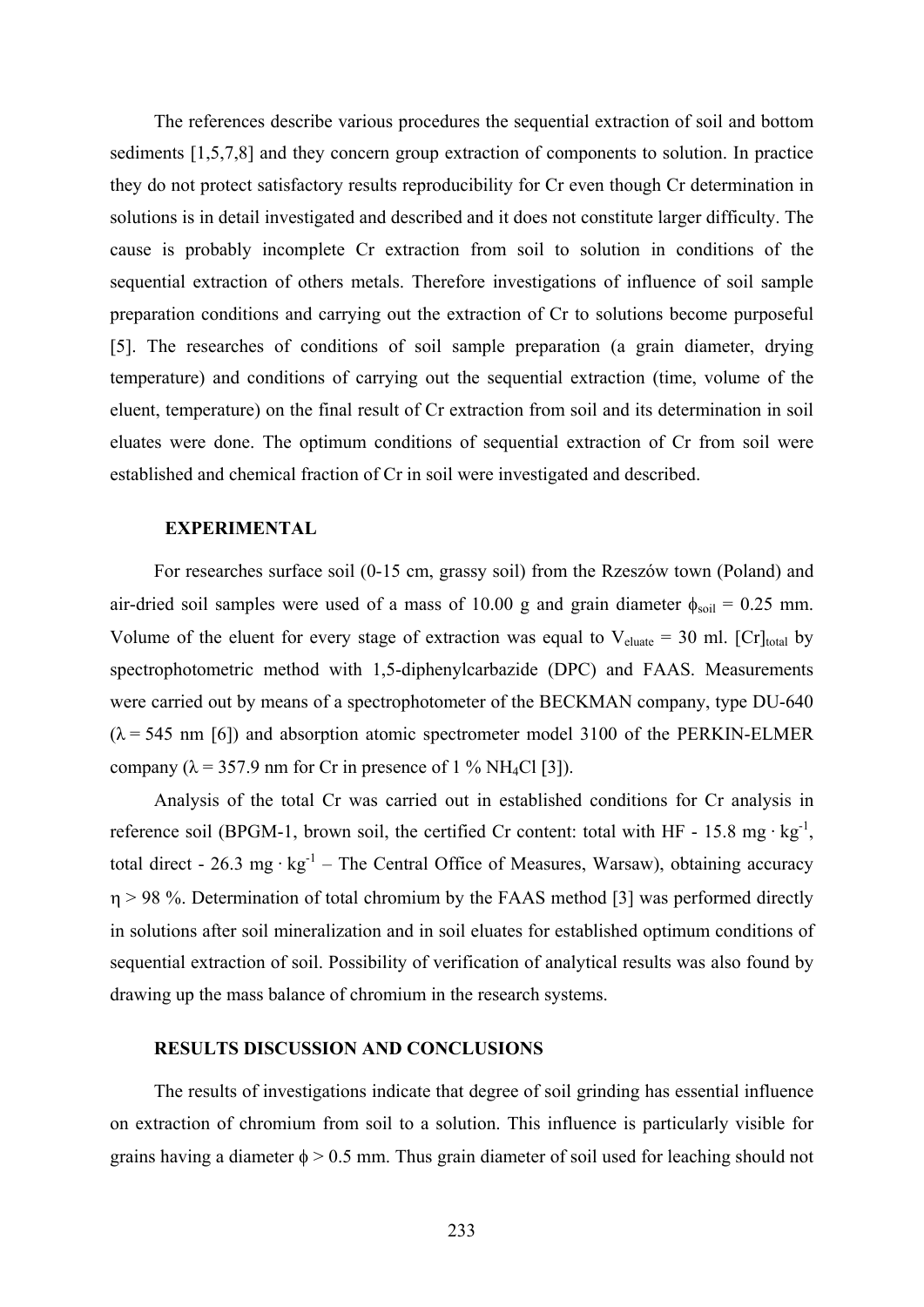be larger than  $0.25 \div 0.5$  mm (Fig. 1). Moreover the investigations results indicate that temperature of soil drying, similarly like previous parameters, influences extraction of chromium from soil to soil eluates (Fig. 2).

Investigations proved influence of the leaching time of soil on the final result of chromium determination in soil eluates. This influence is particularly visible for time  $t_{\text{extn}} < 1$ hour. However, for  $t_{\text{extn}} = 1$  hour the total chromium practically extracts from soil to eluates. Moreover was investigated influence of the eluate volume and leaching temperature (the working temperature) on the final result of chromium extraction from soil to a solution and its determination. Taking into consideration the obtained results, it ought to be stated that the total Cr extraction from soil to solutions was obtained for the ratio  $V_{solution}[m]$  :  $m_{soil}[g] \ge 3$ : 1. It was found that increase of the extraction temperature in the studied range slightly influences extraction of Cr from soil to F(1) - F(2) water fractions. Since additional heating of the system is burdensome in practice, therefore ambient temperature  $(± 20<sup>0</sup> C)$  should be accepted as the optimum temperature of soil leaching for  $F(1)$  -  $F(2)$  fractions.



Fig. 1. Influence of grain diameter of soil on chromium extraction from soil to solution in process sequential extraction by Tessier's method. The number of Cr fraction:  $F(1)$  – exchangeable fraction,  $F(2)$  – carbonates fraction, F(3) – oxides fraction, F(4) – organic fractions, F(5) – residual fractions,  $\blacktriangle$  - [Cr] total.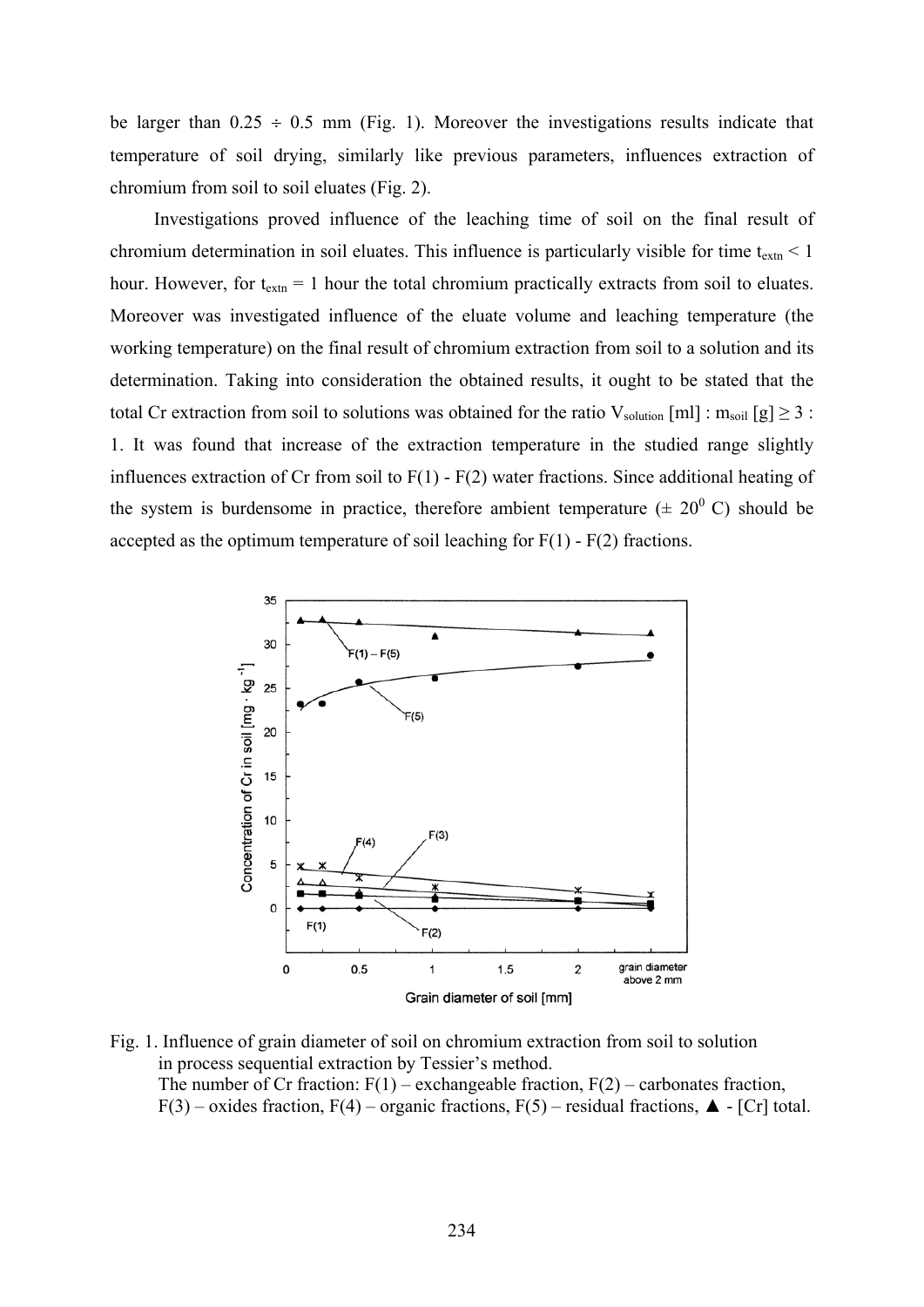

Fig. 2. Influence of sequential extraction time (by Tessier's method) on chromium extraction from soil to solution.

The number of Cr fraction:  $F(1)$  – exchangeable fraction,  $F(2)$  – carbonates fraction, F(3) – oxides fraction, F(4) – organic fractions, F(5) – residual fractions,  $\blacktriangle$  - [Cr] total.



Fig. 3. Distribution of Cr in surface soil (depth of 5 cm, from the Rzeszow town, Poland) after the sequential extraction by Tessier's method.